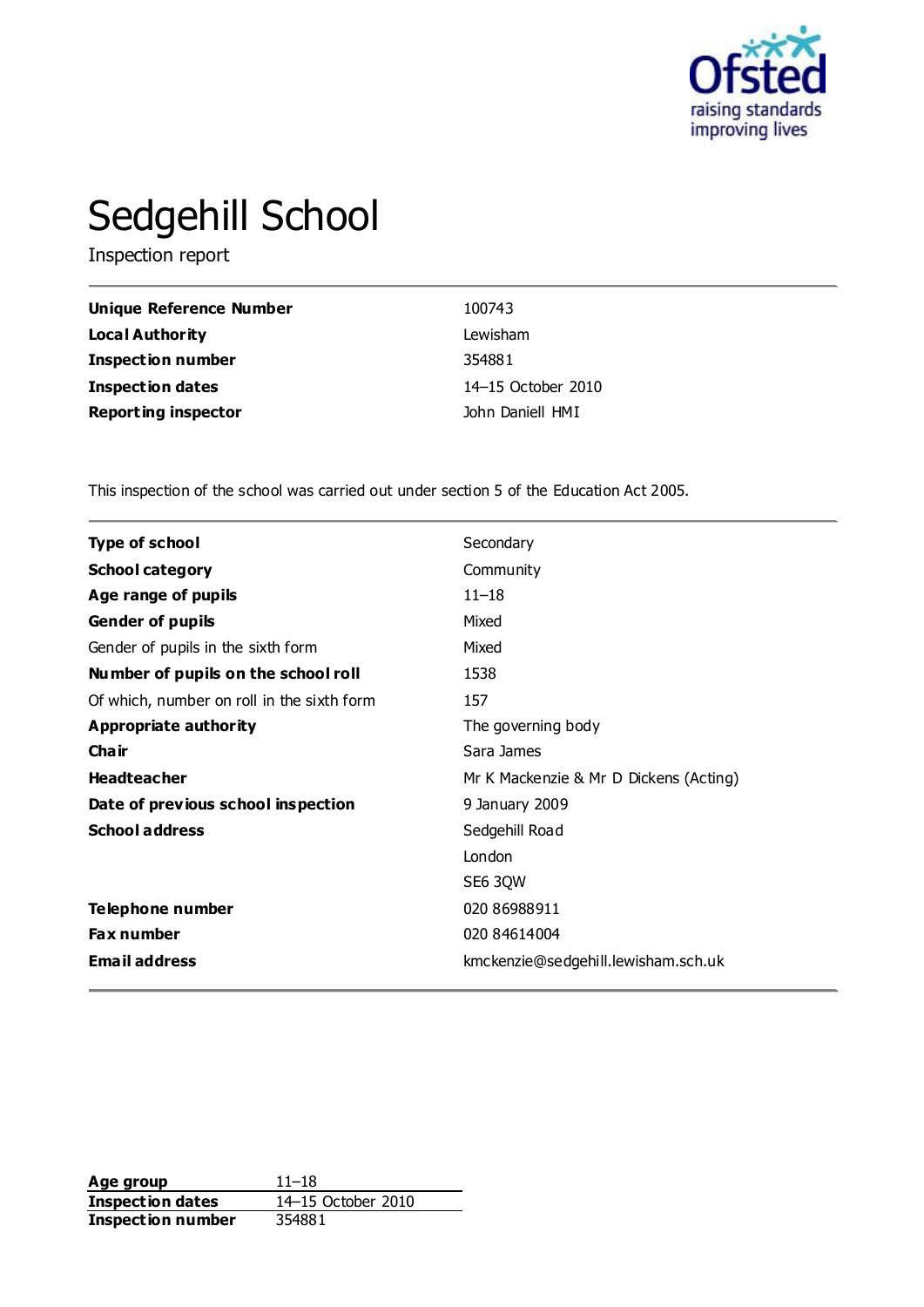The Office for Standards in Education, Children's Services and Skills (Ofsted) regulates and inspects to achieve excellence in the care of children and young people, and in education and skills for learners of all ages. It regulates and inspects childcare and children's social care, and inspects the Children and Family Court Advisory Support Service (Cafcass), schools, colleges, initial teacher training, work-based learning and skills training, adult and community learning, and education and training in prisons and other secure establishments. It assesses council children's services, and inspects services for looked after children, safeguarding and child protection.

Further copies of this report are obtainable from the school. Under the Education Act 2005, the school must provide a copy of this report free of charge to certain categories of people. A charge not exceeding the full cost of reproduction may be made for any other copies supplied.

If you would like a copy of this document in a different format, such as large print or Braille, please telephone 0300 1234 234, or email **[enquiries@ofsted.gov.uk](mailto:enquiries@ofsted.gov.uk)**.

You may copy all or parts of this document for non-commercial educational purposes, as long as you give details of the source and date of publication and do not alter the documentation in any way.

To receive regular email alerts about new publications, including survey reports and school inspection reports, please visit our website and go to 'Subscribe'.

Royal Exchange Buildings St Ann's Square Manchester M2 7LA T: 0300 1234 234 Textphone: 0161 618 8524 E: **[enquiries@ofsted.gov.uk](mailto:enquiries@ofsted.gov.uk)** W: **[www.ofsted.gov.uk](http://www.ofsted.gov.uk/)**

© Crown copyright 2010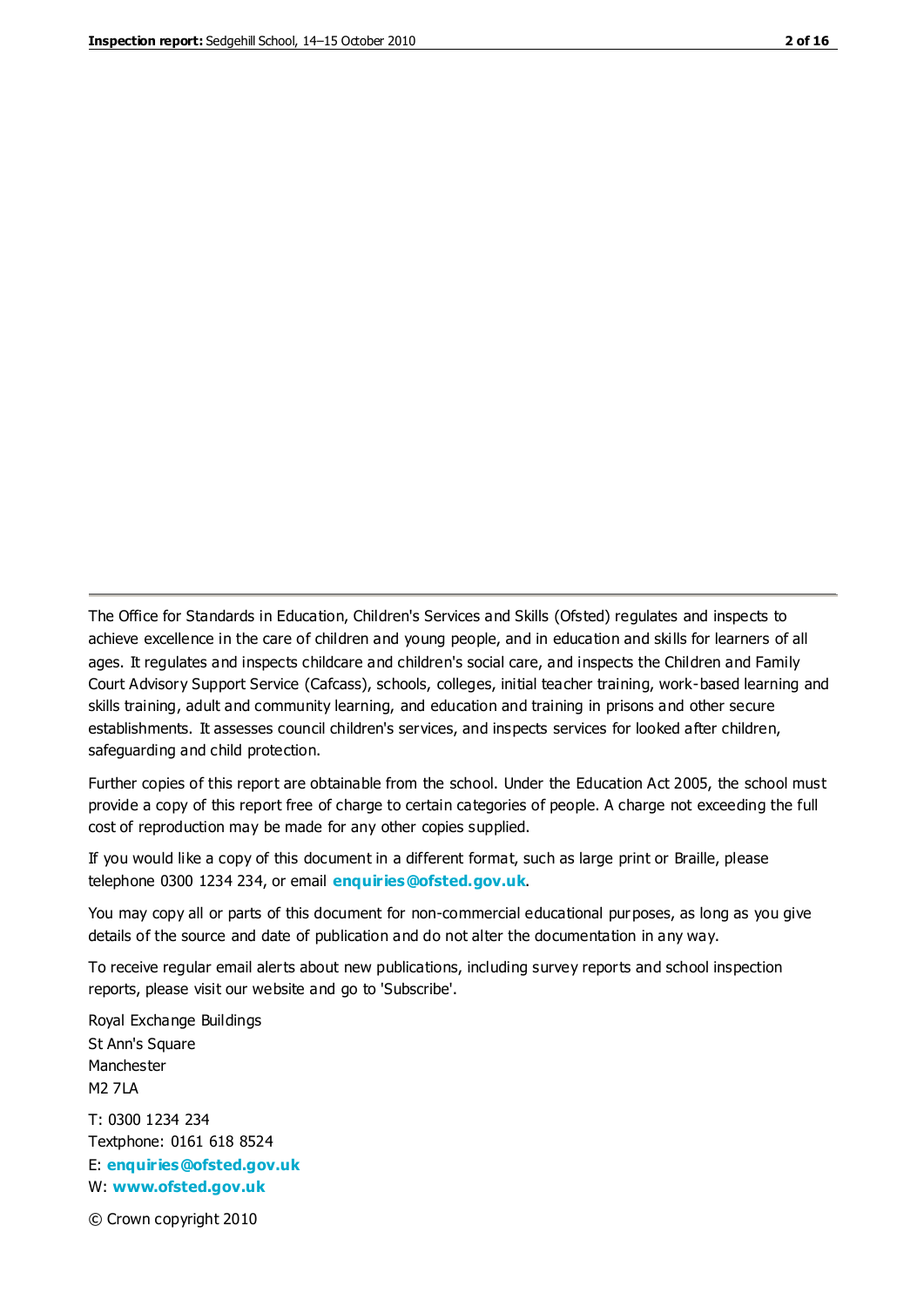# **Introduction**

This inspection was carried out by one of Her Majesty's Inspectors and five additional inspectors. The inspectors saw 47 lessons taught by 46 teachers and held meetings with members of the governing body, local authority representatives, staff and students. Discussions also took place with parents and carers. Inspectors observed the school's work and looked at documentation including policies, self-evaluation information, performance data, school improvement plans, reports and reviews from the local authority as well as those from the School Improvement Partner. The inspection team scrutinised 123 questionnaires from parents and carers, 124 from students and 26 from staff.

The inspection team reviewed many aspects of the school's work. The following areas were looked at in detail:

- $\blacksquare$  the level of students' achievement in mathematics
- $\blacksquare$  the consistency of the quality of teaching and learning across age groups and subject areas
- the effectiveness of leaders and managers at all levels in driving sustained improvement was evaluated
- $\blacksquare$  the effectiveness of provision in the sixth form in meeting students' needs and interests was assessed.

# **Information about the school**

Sedgehill School is larger than the average-sized secondary school with specialist performing arts status. There is an attached unit for deaf students. The school is currently led by two joint acting headteachers following the resignation of the headteacher in September 2010.

The school has considerably more boys than girls and the number of students known to be eligible for free school meals is well above the national average. The proportion of students from minority ethnic groups is above the national average, as is the percentage of students who speak English as an additional language. Around 40% of the students are from a White British background with about 20% of Black Caribbean heritage. The percentage of students with special educational needs and/or disabilities is well above the national average, but the percentage with a statement of special educational needs is just above average.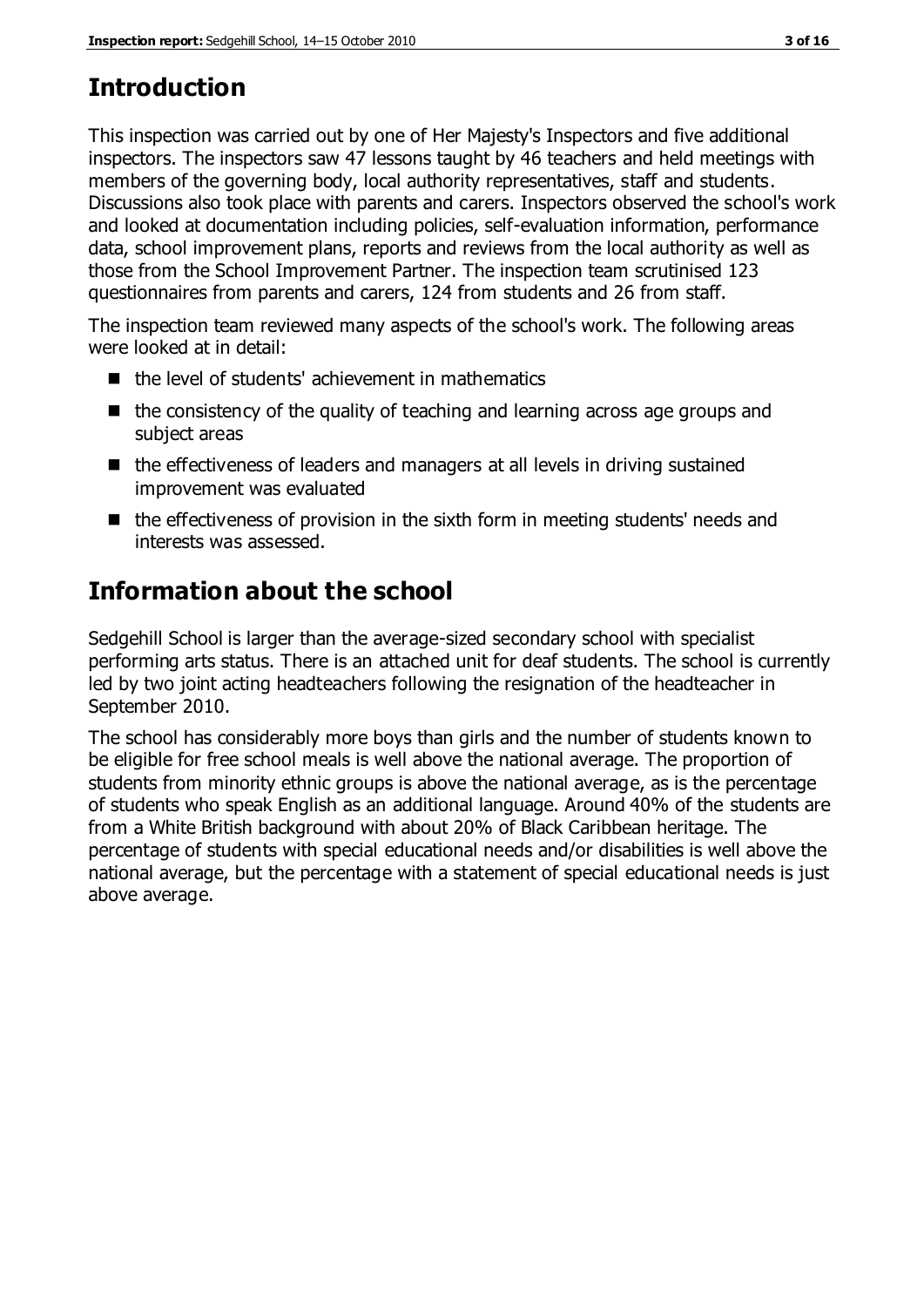# **Inspection judgements**

| Overall effectiveness: how good is the school?  |  |
|-------------------------------------------------|--|
| The school's capacity for sustained improvement |  |

#### **Main findings**

In accordance with section 13 (3) of the Education Act 2005, Her Majesty's Chief Inspector is of the opinion that this school requires significant improvement, because it is performing significantly less well than in all the circumstances it could reasonably be expected to perform. The school is therefore given a notice to improve. Significant improvement is required in relation to students' achievement, particularly in mathematics.

Some important features of the school are good. It is an orderly and supportive community, which is well regarded by most parents and carers, and has a strong commitment to the personal development of students and to their welfare, guidance and support. However, important aspects of students' achievement are inadequate. Low attainment in mathematics, as a result of inadequate learning and progress for the last three years, has led to underachievement. Progress made in addressing this matter, which was identified in the previous inspection report and in a survey visit in January 2010, has been too slow. Although there are some signs of improvement, it is too early to judge the full impact of the changes being implemented.

The quality of teaching and learning is currently satisfactory overall. There is some good and outstanding practice, but too much inadequate teaching holds back students' learning and progress. Although teachers display good subject knowledge, they do not always have high enough expectations of what students can achieve. This is because assessment information is not used consistently well in the planning and delivery of lessons. The inspection team saw better progress being made in the specialist arts subjects, although such good practice has yet to be effectively shared with other subject areas.

The effectiveness of the sixth form is satisfactory. The quality of care, guidance and support in the sixth form is a strength. The school's decision to break away from its federation arrangement for students in Year 12 has led to a careful review of the curriculum to make sure that it meets their needs fully. The use of data in the sixth form is more rigorous than elsewhere and achievement is satisfactory.

The new, purpose-built, secure school accommodation helps ensure students are safe on a daily basis. The learning environment is enhanced by very good teaching and learning resources, including good information and communication technology equipment and a well-equipped learning resource centre. The good provision for students' spiritual, moral, social and cultural development, coupled with the effectiveness of care, guidance and support, results in a harmonious and caring school community.

Accurate self-evaluation processes are becoming embedded as part of the school's monitoring procedures and provide a realistic picture of its strengths and weaknesses. The school has dealt well with the situation caused by the resignation of the previous headteacher by quickly creating a revised leadership structure to maintain stability and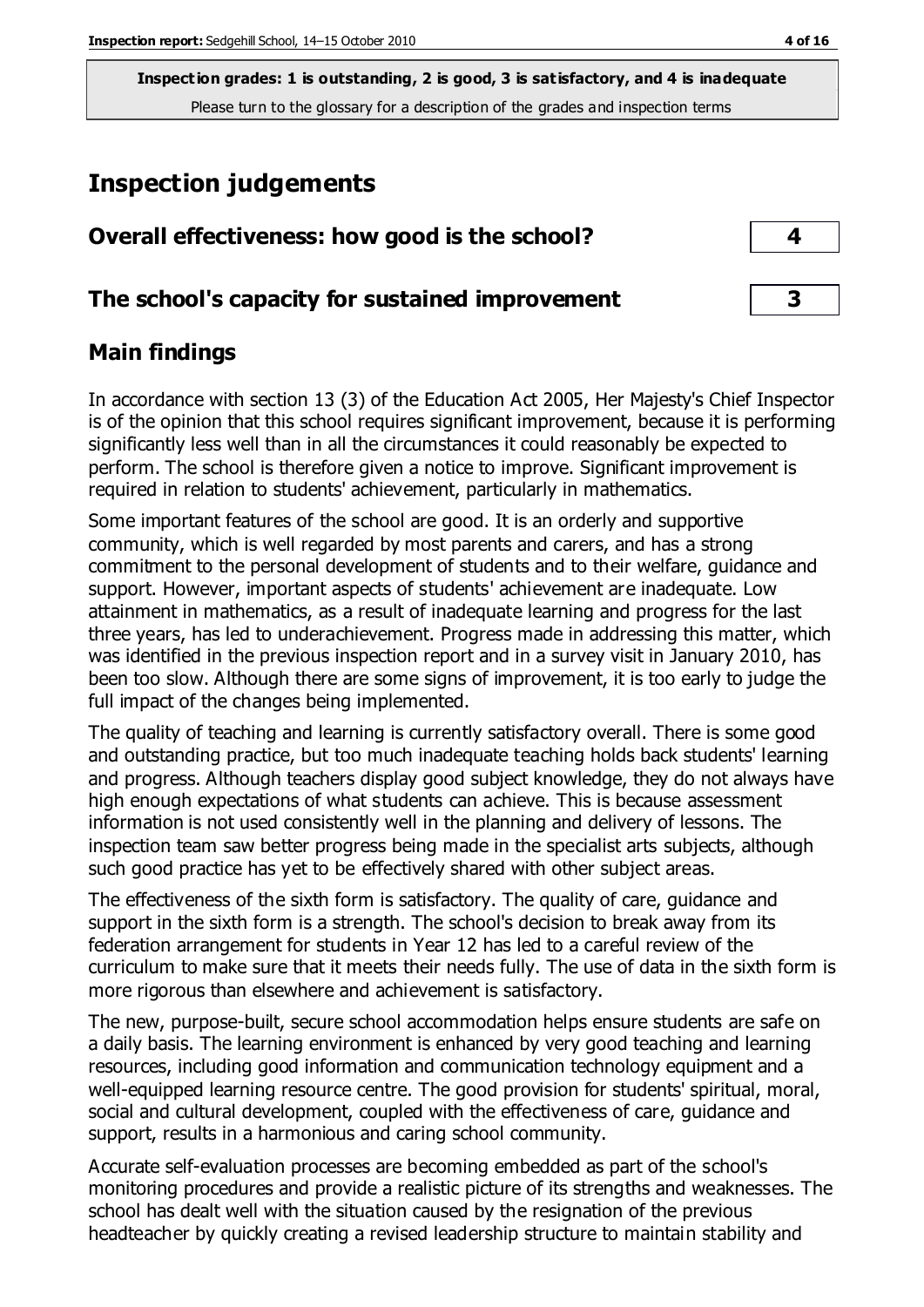begin addressing some of the weaknesses. The leadership team has the full support of the staff, students and the governing body. The school makes good use of additional support and guidance provided by the local authority through specialist consultants in English and mathematics, and has appropriate plans to increase its leadership capacity. Taken together, all these factors mean that the school has a satisfactory capacity for sustained further improvement.

## **What does the school need to do to improve further?**

- Urgently address inadequate achievement in mathematics, by:
	- $-$  strengthening leadership and management in mathematics
	- building on the good practice which is becoming established within the mathematics department.
- **IMPROVE leadership by:** 
	- $-$  ensuring that all middle leaders are fully supported in performing to the same high standard
	- identifying what leads to success in the school's specialist subject areas, and sharing this good practice with subject areas where performance is weaker.
- Raise the quality of teaching and learning so that by July 2011 the majority of lessons are good or better, by:
	- providing further training for staff on planning and the use of assessment information
	- making effective use of data to track students' progress and attainment
	- using assessment data consistently well to ensure that all lessons include challenging activities that motivate all students to aim high.

#### **Outcomes for individuals and groups of pupils 4**

In lessons, progress ranged from inadequate to outstanding. Some particularly good learning was observed in English, drama and German. In an effective Year 9 German lesson, the teacher's planning and use of prior attainment data led to outstanding progress. Learning was checked at regular points throughout the lesson and the students could articulate how to improve their work. However, in lessons where learning was inadequate, the needs of students of differing abilities were not entirely met through the learning opportunities provided. Students made little, if any progress, in these lessons and did not know how to improve on their performance. The number of students achieving five or more good GCSE passes including English and mathematics dropped in 2009 and showed no improvement in 2010. This is because too many students made inadequate progress in mathematics. Although standards of attainment appear to be improving for the younger students, for older students they remain below average with the current Year 11 students still underachieving in mathematics. The achievement of students identified as having special educational needs and/or disabilities is better than that of other students because of the specialist support they receive. Many more boys than girls fall within this category. However, overall achievement for these students remains inadequate because of the weaknesses in mathematics. Achievement in the specialist subjects is good, especially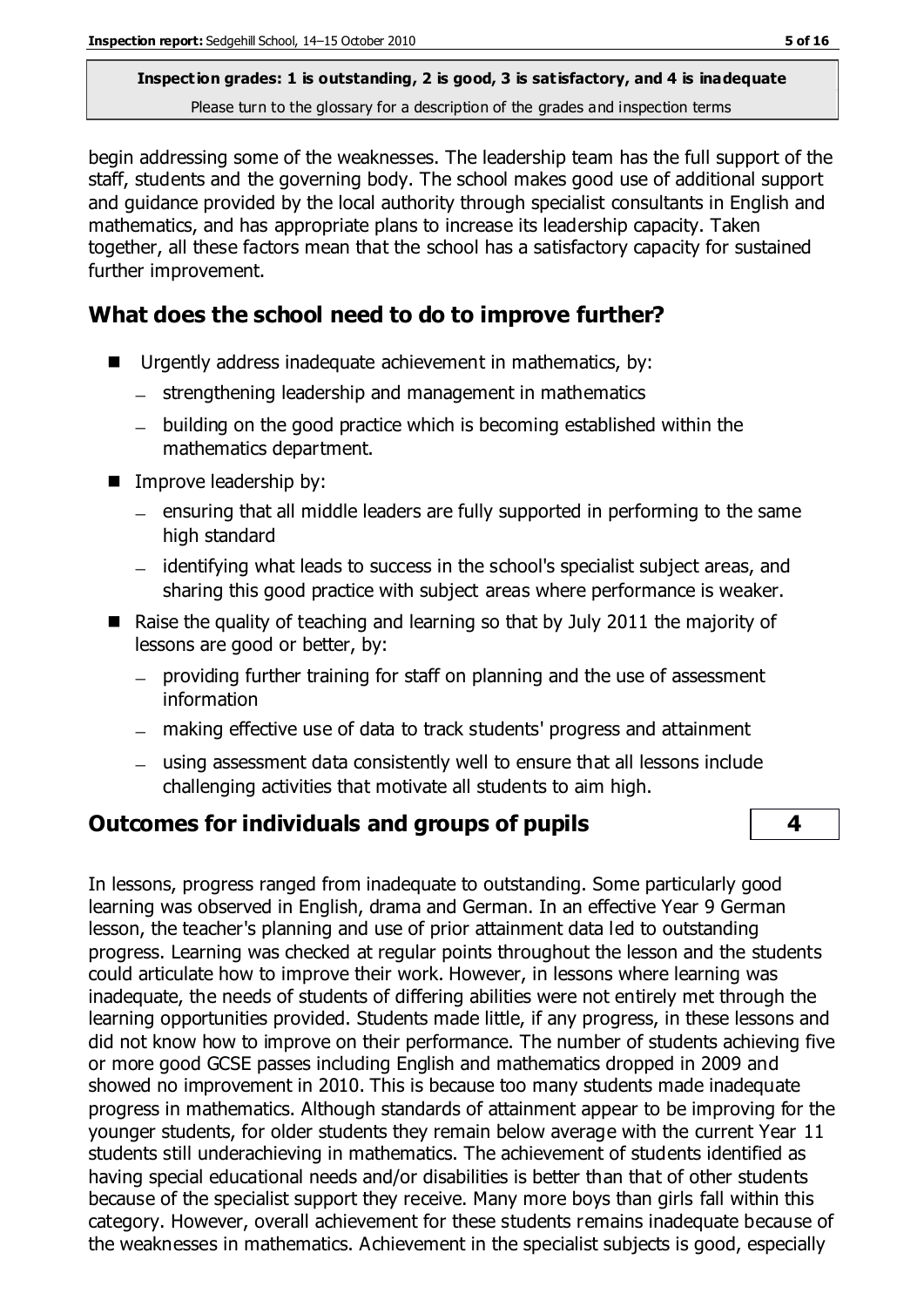in music where 83% of students gained a good GCSE pass, but the specialism is not yet having a noticeable effect on raising attainment across the whole school.

Students say they feel safe in school. They demonstrate a good understanding of issues relating to safety and are confident that any concerns will be dealt with swiftly by the school. Students' behaviour is satisfactory and they treat each other with respect. Incidents involving racist behaviour or bullying are few and the school uses restorative justice to resolve any incidents to good effect. The school encourages students to lead a healthy lifestyle. Many students take advantage of extra-curricular activities and say they have adapted their lifestyle because of the school's intervention. The school makes a positive contribution to the local and wider community. An active student parliament of over 150 students contributes to school improvement. The performing arts specialism provides opportunities for international contacts. One student from the school band tour of Canada said: 'I felt a chill run down my spine when we reached the moment when we played on Parliament Hill in Ottawa. This was the best moment for me.' There is a strong sense of students' spiritual, social, moral and cultural development. Students have high aspirations for themselves and the school provides a broad range of activities which, despite well-below average attainment, prepares students satisfactorily for their future. These activities allow students to develop a range of personal life skills including problemsolving, teamworking and risk assessment. As a result, students are confident and betterprepared for the world of work.

Attendance is broadly average, but the proportion of persistent absentees is higher than the national figure. Punctuality between lessons is variable but improving as students are increasingly aware of its importance.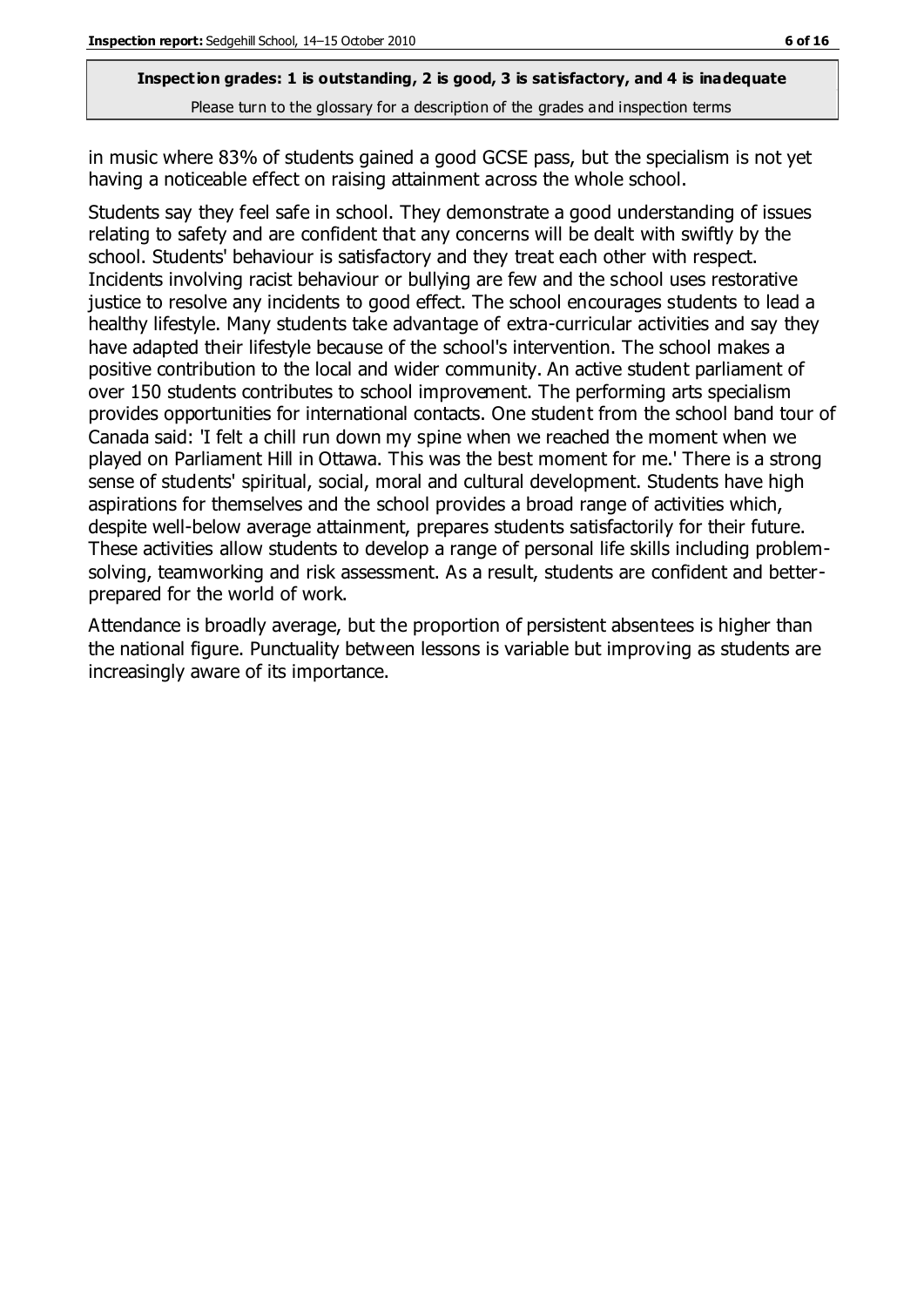# **Inspection grades: 1 is outstanding, 2 is good, 3 is satisfactory, and 4 is inadequate**

Please turn to the glossary for a description of the grades and inspection terms

#### These are the grades for pupils' outcomes

| Pupils' achievement and the extent to which they enjoy their learning                                                     | 4              |
|---------------------------------------------------------------------------------------------------------------------------|----------------|
| Taking into account:<br>Pupils' attainment <sup>1</sup>                                                                   | 4              |
| The quality of pupils' learning and their progress                                                                        | 4              |
| The quality of learning for pupils with special educational needs and/or disabilities<br>and their progress               | 4              |
| The extent to which pupils feel safe                                                                                      | $\mathbf{2}$   |
| Pupils' behaviour                                                                                                         | 3              |
| The extent to which pupils adopt healthy lifestyles                                                                       | 2              |
| The extent to which pupils contribute to the school and wider community                                                   | $\overline{2}$ |
| The extent to which pupils develop workplace and other skills that will contribute to<br>their future economic well-being | 3              |
| Taking into account:<br>Pupils' attendance <sup>1</sup>                                                                   | 3              |
| The extent of pupils' spiritual, moral, social and cultural development                                                   | $\overline{2}$ |

<sup>1</sup> The grades for attainment and attendance are: 1 is high; 2 is above average; 3 is broadly average; and 4 is low

#### **How effective is the provision?**

Teaching is predominantly satisfactory although a small proportion of teaching is good while a similar amount is inadequate. In the best lessons, good teaching skills and a variety of techniques maintain a fast pace throughout. Teachers' effective use of questioning encourages students to reflect, be inquisitive and further their knowledge. In such cases, teachers take risks and inspire students to learn. Students are aware of their current attainment levels and informative marking shows them how to reach the next level. The school's specialist areas encourage students to work more independently and nurture an increasing self-reliance. For example, in an outstanding Year 11 drama lesson, the activities were exceptionally well planned and students were confident in challenging each other's perceptions. In predominantly satisfactory lessons, teachers do not make enough use of available assessment data to support learning, and instead of providing a range of activities of varying difficulty to meet each student's individual needs, all do the same work. The work does not present enough challenge to get the best out of all ability groups, and follow-up marking does not show students how to improve their work.

The satisfactory curriculum is beginning to have a positive impact on students' progress but has not yet improved attainment in mathematics. The innovative approach to the Key Stage 3 curriculum through 'baccalaureate' lessons, where the emphasis is on developing a set of skills, allows students to complete themed learning tasks and to acquire the necessary skills to prepare them better for Key Stage 4. A good example of this is the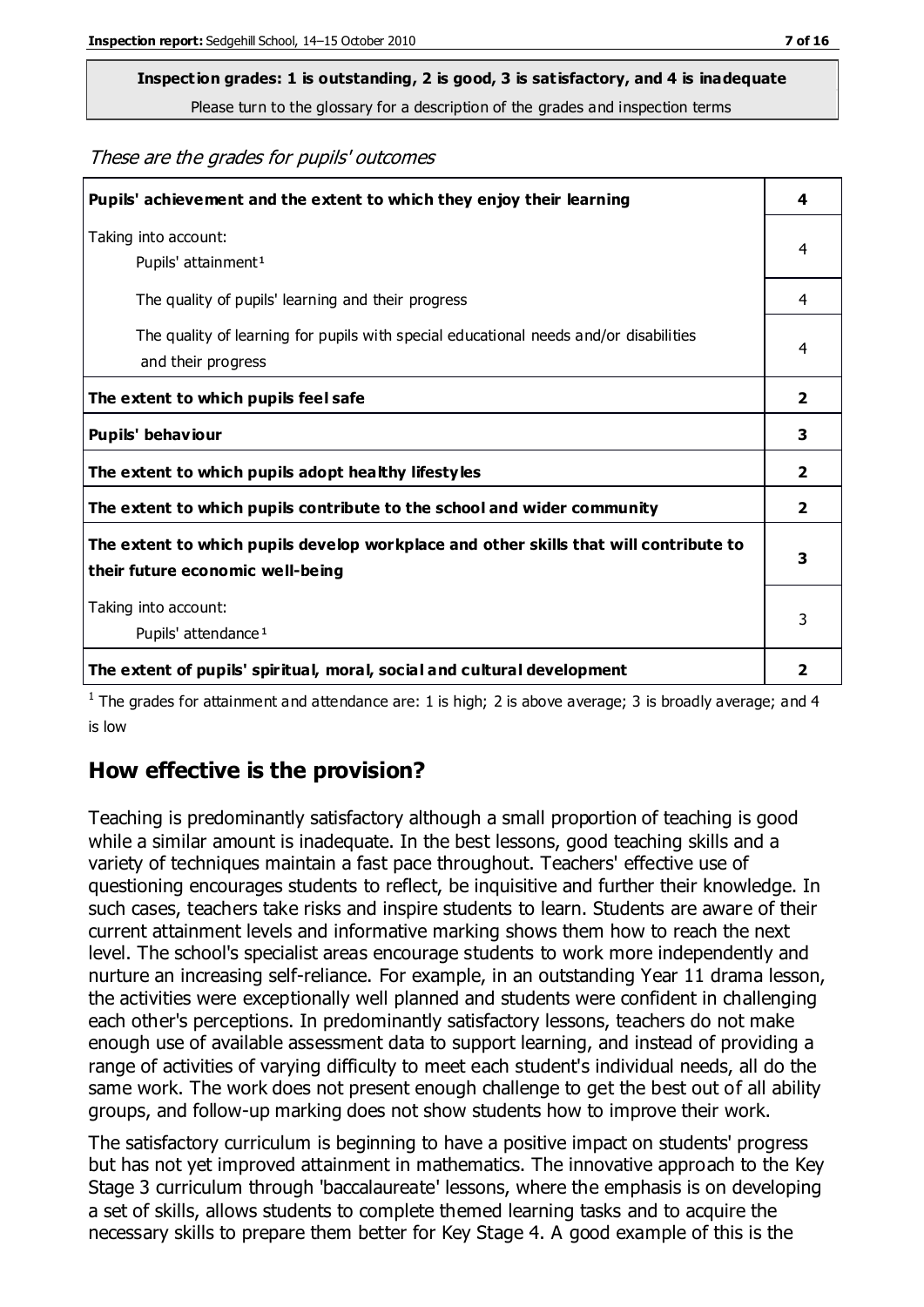#### **Inspection grades: 1 is outstanding, 2 is good, 3 is satisfactory, and 4 is inadequate**

Please turn to the glossary for a description of the grades and inspection terms

work done by Year 7 students on the theme of London. An alternative curriculum provides well for students whose circumstances have made them vulnerable and has both reduced the number of exclusions and improved students' attendance. The curriculum is evaluated annually and work with partners is developing well and enhances provision. The performing arts curriculum and extra-curricular activities have a positive impact on school life. One boy said, 'I chose this school because of the performing arts specialism and I have not been disappointed it has exceeded all my expectations.'

Good arrangements are made for the care, guidance and support of students and the school's SPECTRUM area offers good provision for students whose circumstances have made them vulnerable or who have special educational needs and/or disabilities. Transition arrangements from primary school are smooth and Year 7 students settle in very quickly.

These are the grades for the quality of provision

| The quality of teaching                                                                                    |  |
|------------------------------------------------------------------------------------------------------------|--|
| Taking into account:<br>The use of assessment to support learning                                          |  |
| The extent to which the curriculum meets pupils' needs, including, where relevant,<br>through partnerships |  |
| The effectiveness of care, guidance and support                                                            |  |

#### **How effective are leadership and management?**

The leadership and management structure at senior level has recently been revised. Roles and responsibilities have been redefined and are known to all staff and students. As a result, each member of staff has a clear understanding of their role in furthering school improvement. The acting headteachers have a realistic picture of the school's strengths and areas for development and are maintaining stability until a longer-term solution is implemented.

Monitoring and evaluation processes are satisfactory. Some analysis is undertaken of the impact of initiatives on meeting the needs of groups of students, for example, those who are more vulnerable or who speak English as an additional language. The school's selfevaluation documentation correctly identifies key issues for the school but is not sufficiently sharp in its focus. However, the culture of monitoring, evaluating and reviewing school initiatives is embedded and is starting to have a positive impact. Middle leaders share the vision of the senior leaders and are committed to bringing about school improvement; however, performance at this level is variable and some staff lack training in the use of data for tracking students' progress and planning for learning. There is a clear vision about how to improve teaching and learning. Effective coaching sessions for teachers are addressing areas of weakness, although the effectiveness of the school's monitoring forms for lesson observations is blunted because they focus more on teaching than on learning and progress.

Governance is satisfactory and the governing body is aware of the school's strengths and barriers to progress. The governing body took swift action to secure the leadership of the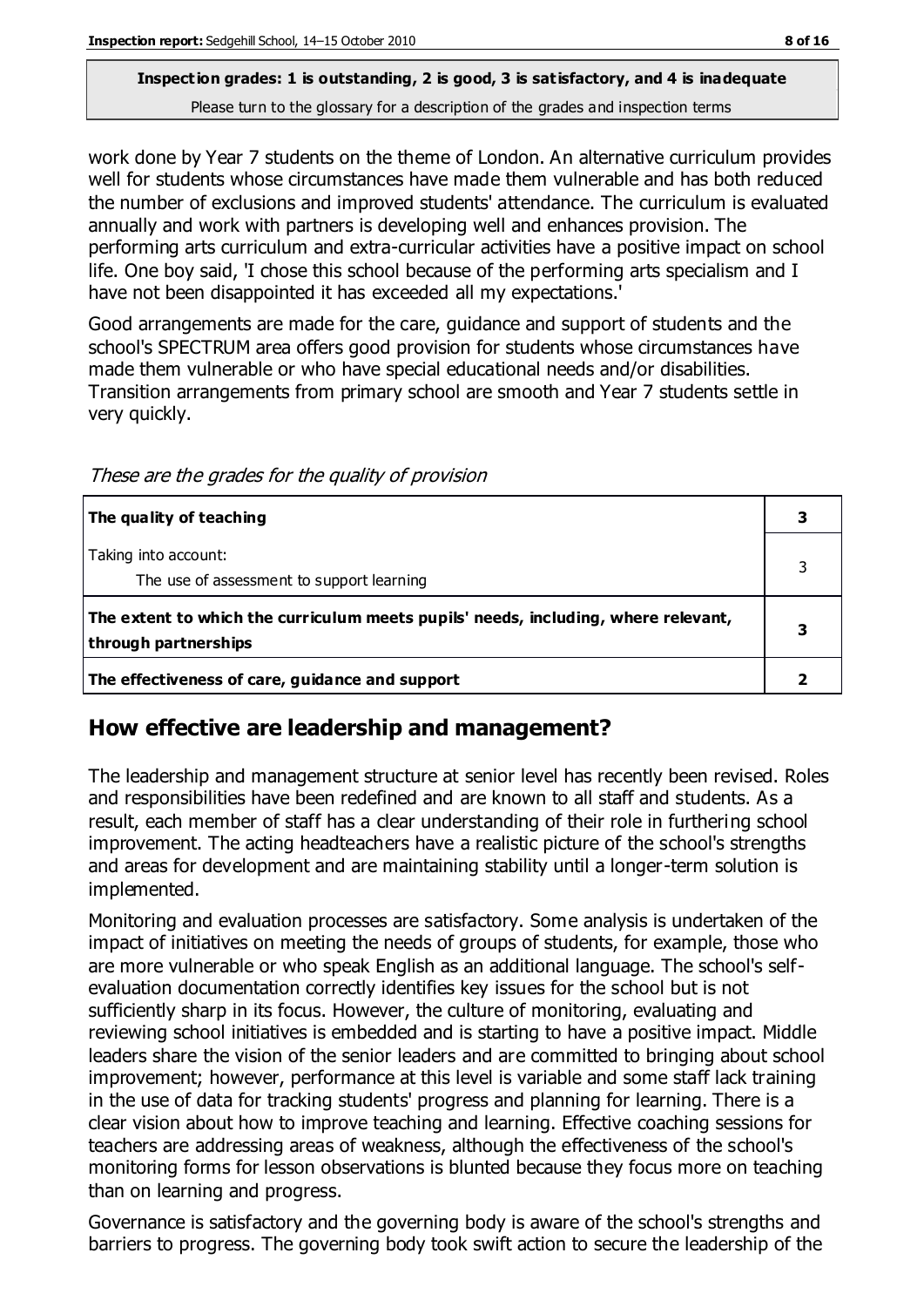school through consultation with the local authority. It fulfils its statutory duties in relation to the safeguarding of children.

The school works well in partnership with a range of organisations and the impact of this work on the learning and progress of students is now monitored effectively. For example, students who are at risk of losing interest in their education benefit from partnership work with Lewisham College. The school actively promotes community cohesion and takes into account the needs of minority ethnic students. Projects involve effective engagement with local and wider community groups but the school does not yet evaluate to what extent these activities have an impact on student progress. Equality of opportunity for all students has a high profile and the school has taken concerted action to narrow gaps in achievement between groups, particularly in relation to numeracy skills and there are signs of improving patterns of progress, including in mathematics, in Years 7 to 10 across all groups of students. The school promotes inclusive practice through its good equal opportunities policy and makes provision for students from pupil referral units to enable them to continue with their schooling.

| The effectiveness of leadership and management in embedding ambition and driving<br><i>improvement</i>                                                           | 3                       |
|------------------------------------------------------------------------------------------------------------------------------------------------------------------|-------------------------|
| Taking into account:<br>The leadership and management of teaching and learning                                                                                   | 3                       |
| The effectiveness of the governing body in challenging and supporting the<br>school so that weaknesses are tackled decisively and statutory responsibilities met | 3                       |
| The effectiveness of the school's engagement with parents and carers                                                                                             | 2                       |
| The effectiveness of partnerships in promoting learning and well-being                                                                                           | $\overline{2}$          |
| The effectiveness with which the school promotes equality of opportunity and tackles<br>discrimination                                                           | $\overline{\mathbf{2}}$ |
| The effectiveness of safeguarding procedures                                                                                                                     | $\overline{2}$          |
| The effectiveness with which the school promotes community cohesion                                                                                              | 3                       |
| The effectiveness with which the school deploys resources to achieve value for money                                                                             | 4                       |

These are the grades for leadership and management

# **Sixth form**

The sixth form currently comprises a federation arrangement in Year 13 and a selfcontained provision in Year 12. Attainment is below average, but this represents satisfactory progress given students' starting points. There was an improvement in A -level results in 2010, particularly in business and drama, which led to an overall increase in A\*/B grades from 11.4% to 37.8%. Pass rates overall have improved, with more subject areas securing 100% pass rates in 2010.

Students speak positively about the sixth form and enjoy the warm atmosphere and support from their teachers. Although the quality of teaching is satisfactory overall, there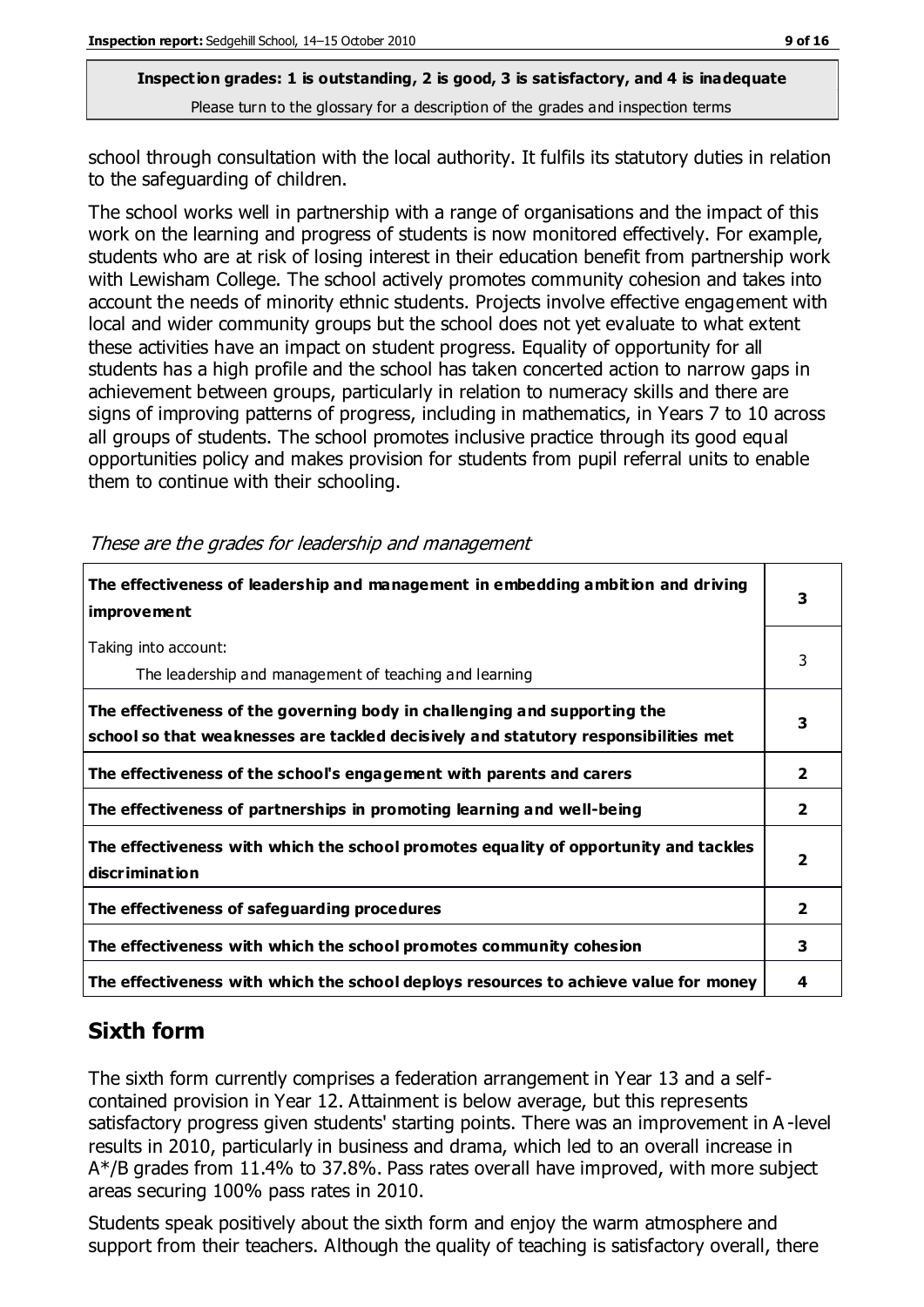are some good lessons where students are required to use higher-order thinking skills and openly challenge their peers. Attendance in the sixth form is average and the school is appropriately targeting students with poor attendance.

The head of sixth form realises that the satisfactory curriculum does not always fully meet the needs of all sixth-form students, and that the tracking of students' progress is not always rigorous enough in supporting effective intervention strategies. The restructuring of the federation and the implementation of a new management structure have resulted in a visionary plan and a clearer understanding of how to improve provision and raise levels of attainment.

These are the grades for the sixth form

| Overall effectiveness of the sixth form                         |  |
|-----------------------------------------------------------------|--|
| Taking into account:<br>Outcomes for students in the sixth form |  |
| The quality of provision in the sixth form                      |  |
| Leadership and management of the sixth form                     |  |

### **Views of parents and carers**

The small proportion of parents and carers who responded to the Ofsted questionnaire, expressed their satisfaction with the school. They feel that the school keeps their child safe and are positive about their child's experience at the school. A small minority of parents and carers believe the school does not encourage their child to be healthy. The inspection evidence shows that many students take advantage of the healthy food option in the school canteen and the majority of them participate in healthy extra-curricular activities.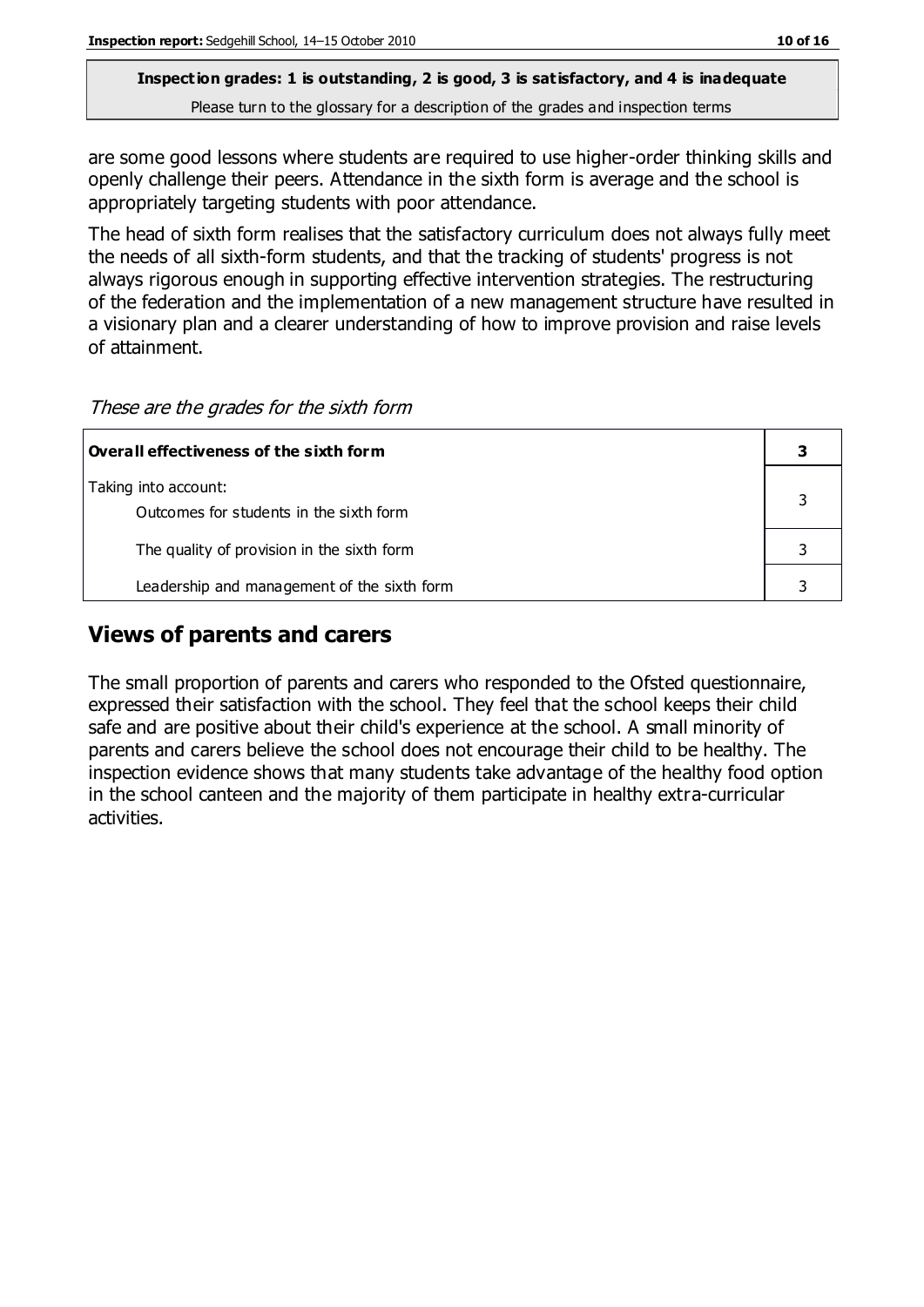#### **Responses from parents and carers to Ofsted's questionnaire**

Ofsted invited all the registered parents and carers of pupils registered at Sedgehill School to complete a questionnaire about their views of the school.

In the questionnaire, parents and carers were asked to record how strongly they agreed with 13 statements about the school.

The inspection team received 123 completed questionnaires by the end of the on-site inspection. In total, there are 1538 pupils registered at the school.

| <b>Statements</b>                                                                                                                                                                                                                                       |              | <b>Strongly</b><br><b>Agree</b><br>agree |              | <b>Disagree</b> |                |               | <b>Strongly</b><br>disagree |                |
|---------------------------------------------------------------------------------------------------------------------------------------------------------------------------------------------------------------------------------------------------------|--------------|------------------------------------------|--------------|-----------------|----------------|---------------|-----------------------------|----------------|
|                                                                                                                                                                                                                                                         | <b>Total</b> | $\frac{1}{2}$                            | <b>Total</b> | $\frac{1}{2}$   | <b>Total</b>   | $\frac{1}{2}$ | <b>Total</b>                | $\frac{1}{2}$  |
| My child enjoys school                                                                                                                                                                                                                                  | 43           | 35                                       | 62           | 50              | 11             | 9             | 5                           | $\overline{4}$ |
| The school keeps my child<br>safe                                                                                                                                                                                                                       | 45           | 37                                       | 63           | 51              | 11             | 9             | $\mathbf{1}$                | $\mathbf{1}$   |
| My school informs me about<br>my child's progress                                                                                                                                                                                                       | 53           | 43                                       | 53           | 43              | 14             | 11            | $\mathbf 0$                 | $\mathbf 0$    |
| My child is making enough<br>progress at this school                                                                                                                                                                                                    | 42           | 34                                       | 65           | 53              | 10             | 8             | $\overline{2}$              | $\overline{2}$ |
| The teaching is good at this<br>school                                                                                                                                                                                                                  | 39           | 32                                       | 68           | 55              | 7              | 6             | $\overline{2}$              | $\overline{2}$ |
| The school helps me to<br>support my child's learning                                                                                                                                                                                                   | 31           | 25                                       | 64           | 52              | 18             | 15            | 3                           | $\overline{2}$ |
| The school helps my child to<br>have a healthy lifestyle                                                                                                                                                                                                | 24           | 20                                       | 67           | 54              | 24             | 20            | $\overline{2}$              | $\overline{2}$ |
| The school makes sure that<br>my child is well prepared for<br>the future (for example<br>changing year group,<br>changing school, and for<br>children who are finishing<br>school, entering further or<br>higher education, or entering<br>employment) | 29           | 24                                       | 64           | 52              | 10             | 8             | $\overline{4}$              | 3              |
| The school meets my child's<br>particular needs                                                                                                                                                                                                         | 37           | 30                                       | 63           | 51              | 13             | 11            | $\mathbf{1}$                | $\mathbf{1}$   |
| The school deals effectively<br>with unacceptable behaviour                                                                                                                                                                                             | 42           | 34                                       | 56           | 46              | 12             | 10            | 6                           | 5              |
| The school takes account of<br>my suggestions and concerns                                                                                                                                                                                              | 19           | 15                                       | 70           | 57              | 18             | 15            | $\overline{4}$              | 3              |
| The school is led and<br>managed effectively                                                                                                                                                                                                            | 40           | 33                                       | 62           | 50              | $\overline{7}$ | 6             | 5                           | $\overline{4}$ |
| Overall, I am happy with my<br>child's experience at this<br>school                                                                                                                                                                                     | 45           | 37                                       | 60           | 49              | 10             | 8             | 5                           | 4              |

The table above summarises the responses that parents and carers made to each statement. The percentages indicate the proportion of parents and carers giving that response out of the total number of completed questionnaires. Where one or more parents and carers chose not to answer a particular question, the percentages will not add up to 100%.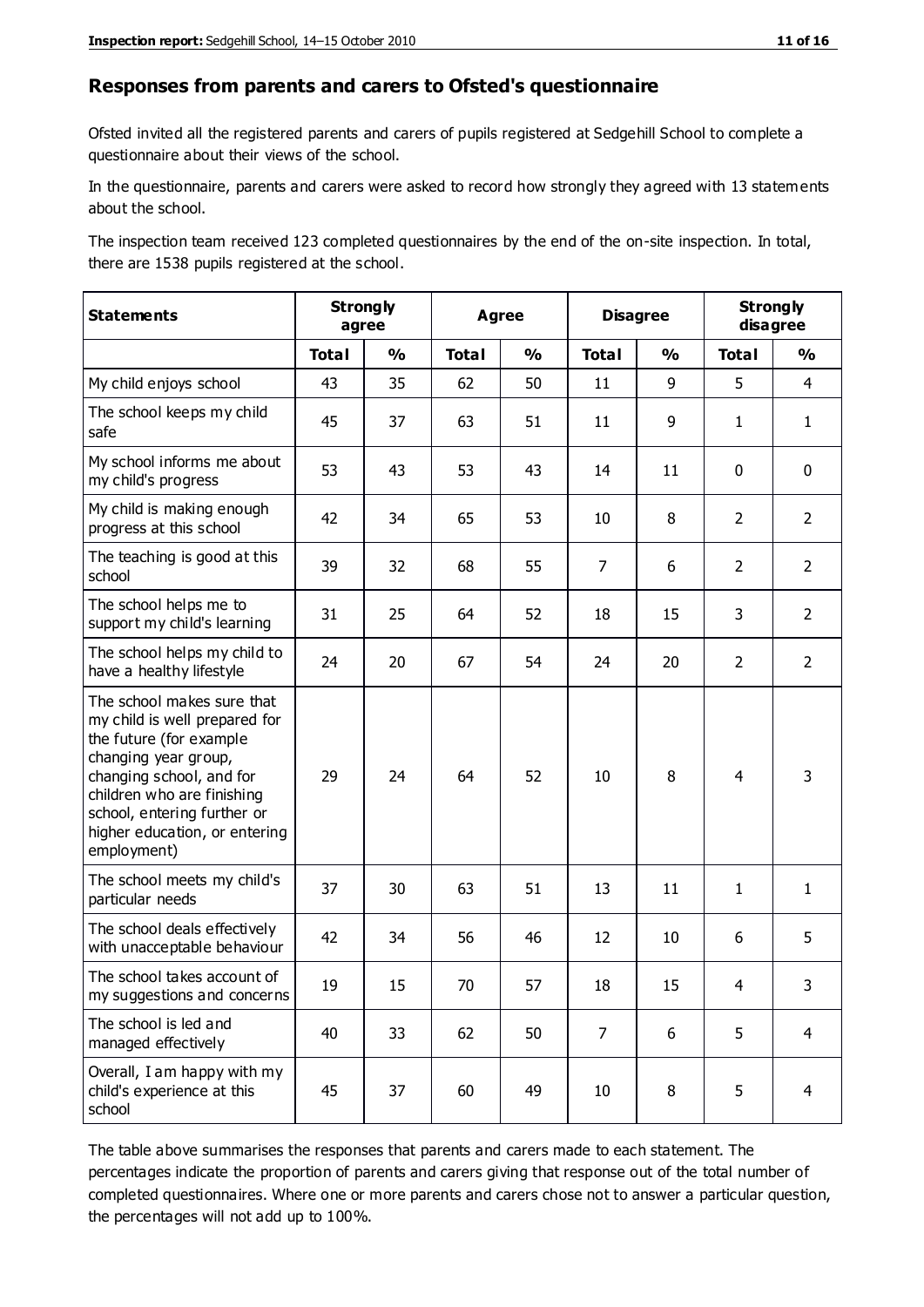# **Glossary**

| Grade   | <b>Judgement</b> | <b>Description</b>                                                                                                                                                                                                            |
|---------|------------------|-------------------------------------------------------------------------------------------------------------------------------------------------------------------------------------------------------------------------------|
| Grade 1 | Outstanding      | These features are highly effective. An outstanding school<br>provides exceptionally well for all its pupils' needs.                                                                                                          |
| Grade 2 | Good             | These are very positive features of a school. A school that<br>is good is serving its pupils well.                                                                                                                            |
| Grade 3 | Satisfactory     | These features are of reasonable quality. A satisfactory<br>school is providing adequately for its pupils.                                                                                                                    |
| Grade 4 | Inadequate       | These features are not of an acceptable standard. An<br>inadequate school needs to make significant improvement<br>in order to meet the needs of its pupils. Ofsted inspectors<br>will make further visits until it improves. |

#### **What inspection judgements mean**

#### **Overall effectiveness of schools**

|                       | Overall effectiveness judgement (percentage of schools) |      |                     |                   |
|-----------------------|---------------------------------------------------------|------|---------------------|-------------------|
| <b>Type of school</b> | <b>Outstanding</b>                                      | Good | <b>Satisfactory</b> | <b>Inadequate</b> |
| Nursery schools       | 58                                                      | 36   | 4                   | 2                 |
| Primary schools       | 8                                                       | 43   | 40                  | 9                 |
| Secondary schools     | 10                                                      | 35   | 42                  | 13                |
| Sixth forms           | 13                                                      | 39   | 45                  | 3                 |
| Special schools       | 33                                                      | 42   | 20                  | 4                 |
| Pupil referral units  | 18                                                      | 40   | 29                  | 12                |
| All schools           | 11                                                      | 42   | 38                  | 9                 |

New school inspection arrangements were introduced on 1 September 2009. This means that inspectors now make some additional judgements that were not made previously.

The data in the table above are for the period 1 September 2009 to 31 March 2010 and are the most recently published data available (see **[www.ofsted.gov.uk](http://www.ofsted.gov.uk/)**). Please note that the sample of schools inspected during the autumn and spring terms 2009/10 was not representative of all schools nationally, as weaker schools are inspected more frequently than good or outstanding schools.

Percentages are rounded and do not always add exactly to 100. Secondary school figures include those that have sixth forms, and sixth form figures include only the data specifically for sixth form inspection judgements.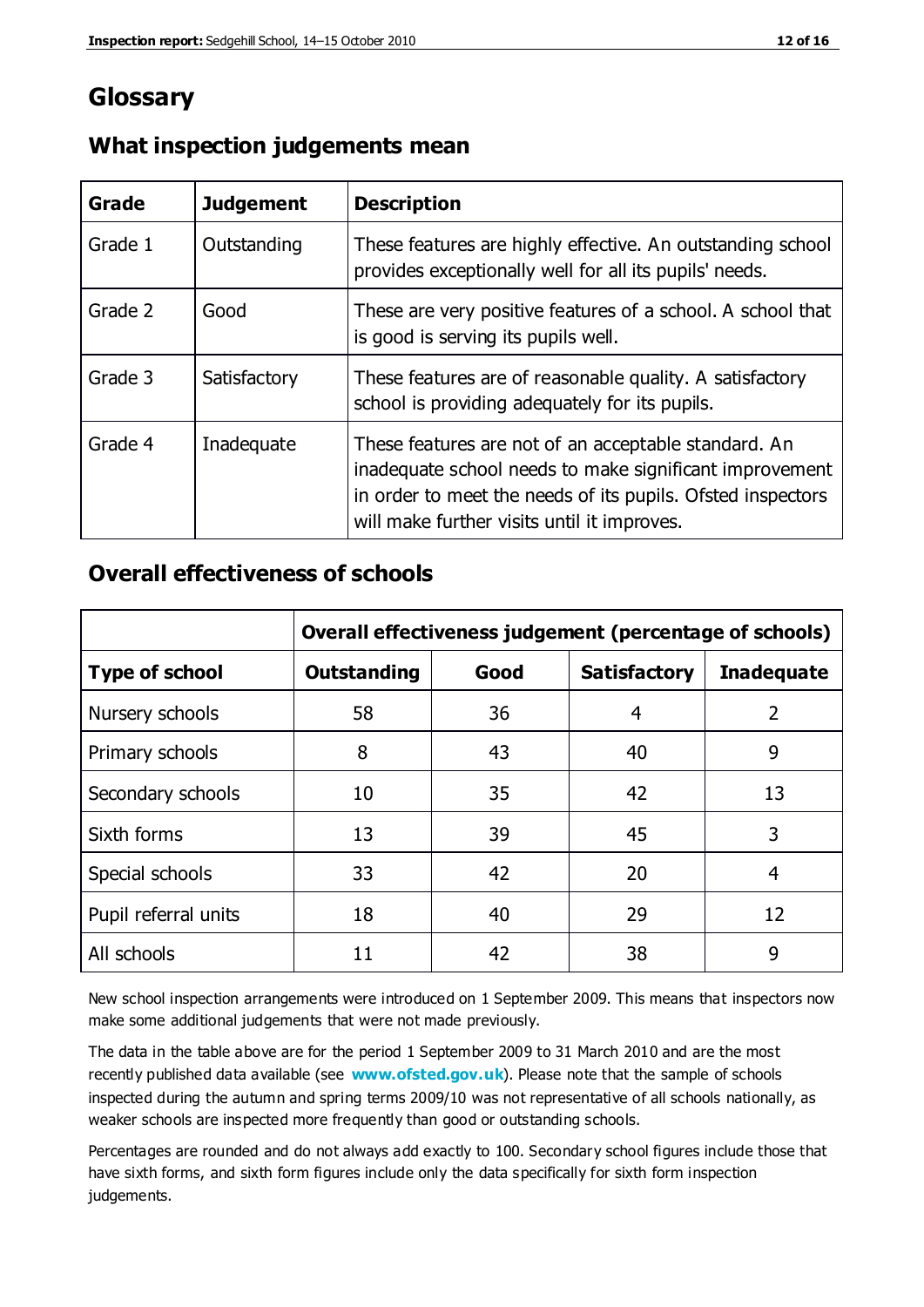# **Common terminology used by inspectors**

| Achievement:               | the progress and success of a pupil in their learning,<br>development or training.                                                                                                                                                          |  |  |
|----------------------------|---------------------------------------------------------------------------------------------------------------------------------------------------------------------------------------------------------------------------------------------|--|--|
| Attainment:                | the standard of the pupils' work shown by test and<br>examination results and in lessons.                                                                                                                                                   |  |  |
| Capacity to improve:       | the proven ability of the school to continue<br>improving. Inspectors base this judgement on what<br>the school has accomplished so far and on the quality<br>of its systems to maintain improvement.                                       |  |  |
| Leadership and management: | the contribution of all the staff with responsibilities,<br>not just the headteacher, to identifying priorities,<br>directing and motivating staff and running the school.                                                                  |  |  |
| Learning:                  | how well pupils acquire knowledge, develop their<br>understanding, learn and practise skills and are<br>developing their competence as learners.                                                                                            |  |  |
| Overall effectiveness:     | inspectors form a judgement on a school's overall<br>effectiveness based on the findings from their<br>inspection of the school. The following judgements,<br>in particular, influence what the overall effectiveness<br>judgement will be. |  |  |
|                            | The school's capacity for sustained<br>improvement.                                                                                                                                                                                         |  |  |
|                            | Outcomes for individuals and groups of pupils.                                                                                                                                                                                              |  |  |
|                            | The quality of teaching.                                                                                                                                                                                                                    |  |  |
|                            | The extent to which the curriculum meets<br>pupils' needs, including, where relevant,<br>through partnerships.                                                                                                                              |  |  |
|                            | The effectiveness of care, guidance and<br>support.                                                                                                                                                                                         |  |  |
| Progress:                  | the rate at which pupils are learning in lessons and<br>over longer periods of time. It is often measured by<br>comparing the pupils' attainment at the end of a key                                                                        |  |  |

stage with their attainment when they started.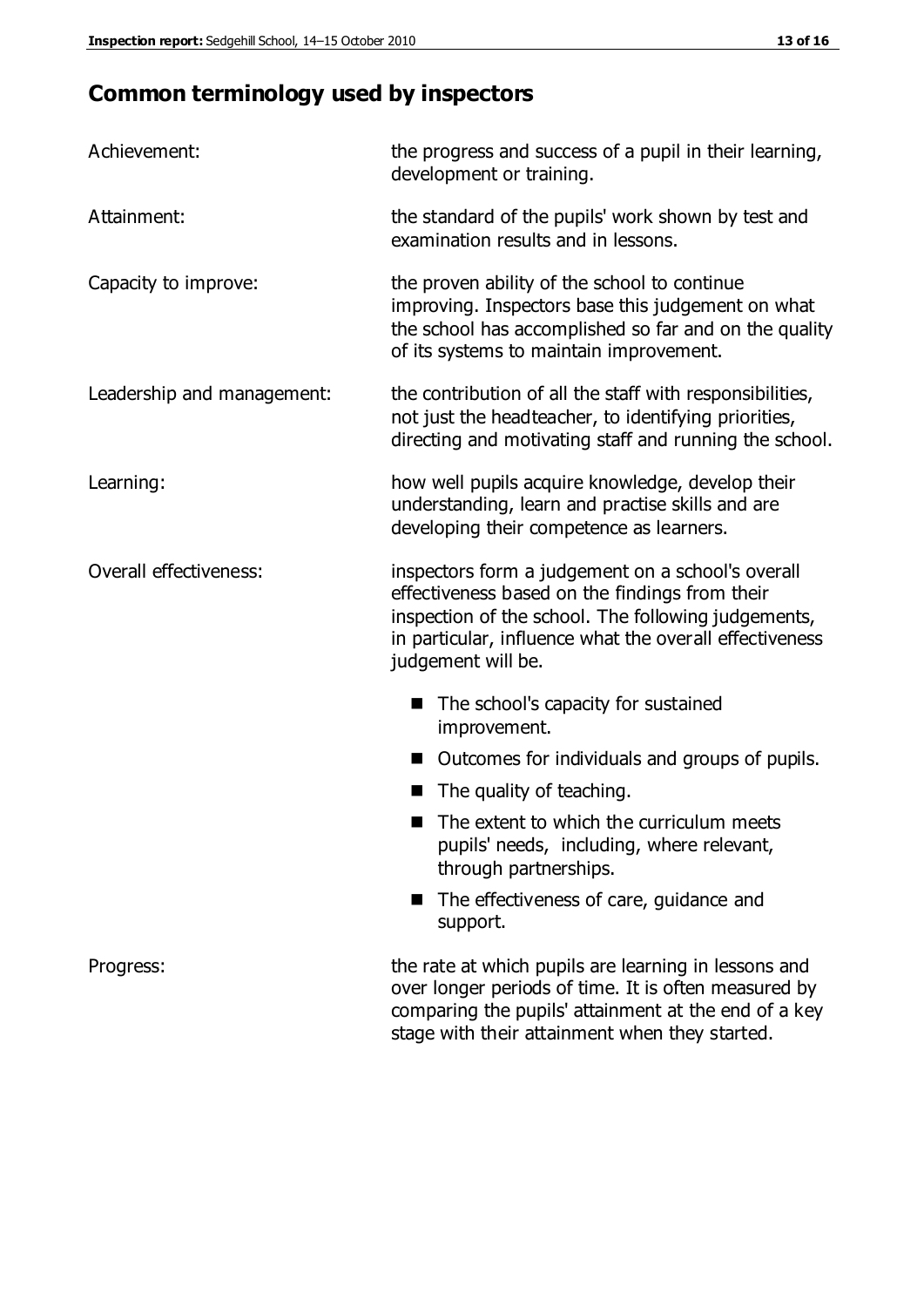#### **This letter is provided for the school, parents and carers to share with their children. It describes Ofsted's main findings from the inspection of their school.**

16 October 2010

#### Dear Students

#### **Inspection of Sedgehill School, London SE6 3QW**

You will remember that inspectors visited your school recently. Thank you for the welcome you gave us. Most of you say you enjoy school, although a small minority believe behaviour could be better. A very large majority of you believe the senior staff are doing a very good job.

These are our key findings:

- $\blacksquare$  too many of you are underachieving in mathematics
- $\blacksquare$  the school has an accurate understanding of what it does well and how it can improve
- care, guidance and support are good and this leads to some good personal outcomes
- $\blacksquare$  the senior staff are making every effort to maintain stability in the absence of a permanent headteacher
- some of your teachers do not expect enough of you because they do not make best use of the data they collect on your attainment and progress
- $\blacksquare$  the quality of teaching and learning is currently satisfactory, but is sometimes good or even better in the specialist subjects A small proportion of teaching is however inadequate.
- $\blacksquare$  the sixth form is inclusive, students are happy with the provision, and outcomes are satisfactory overall
- $\blacksquare$  the school is a safe community and encourages you to do the right thing.

The school has been given a' notice to improve'. Inspectors will visit in 6 to 8 months time to check how well the school leaders have improved:

- your achievement, particularly in mathematics
- subject leadership, by providing training and spreading best practice
- teaching, by ensuring that all teachers make more effective use of data and track your progress better.

You can all help by taking full advantage of the learning opportunities offered to you in the school.

Yours sincerely

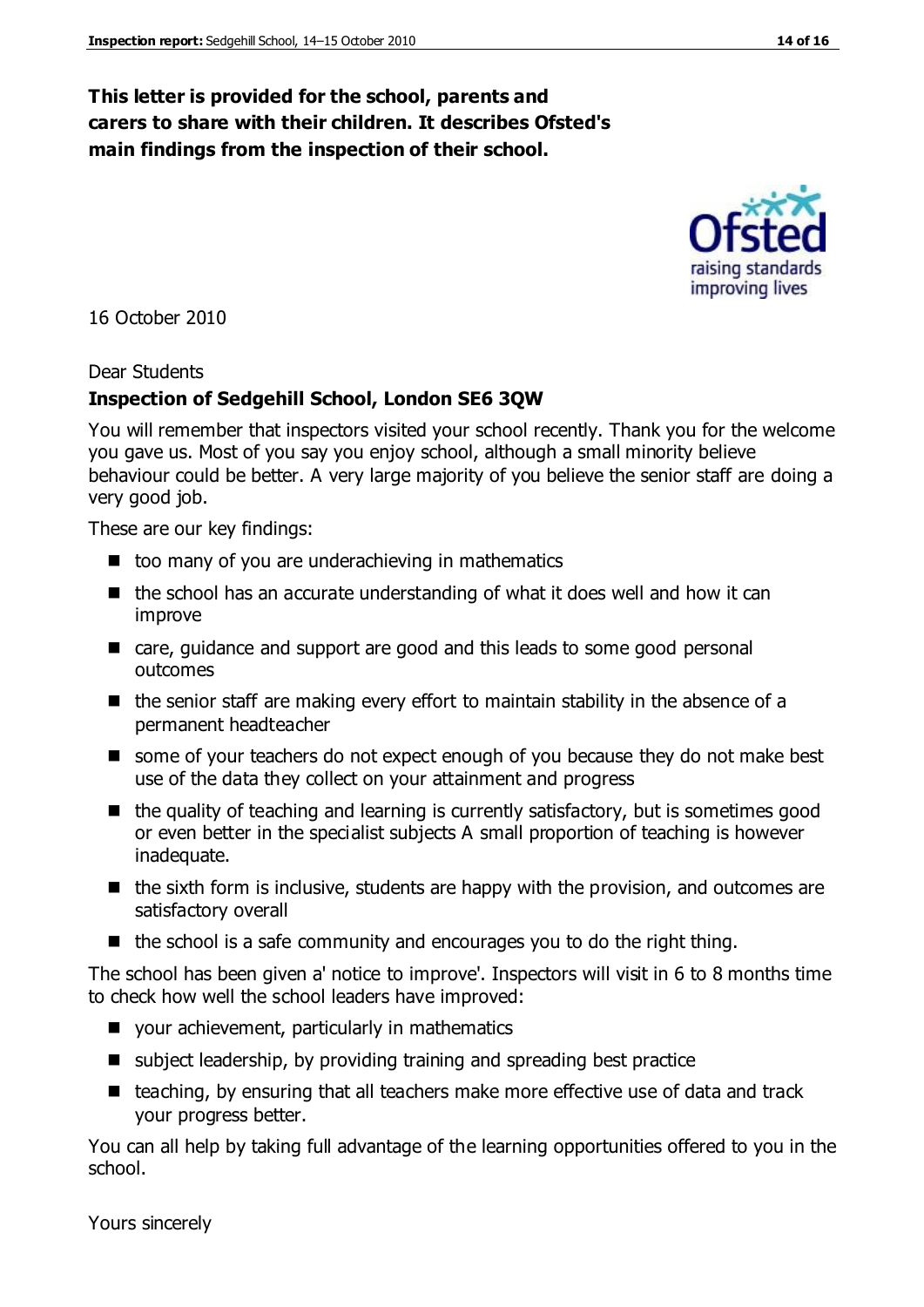John Daniell Her Majesty's Inspector